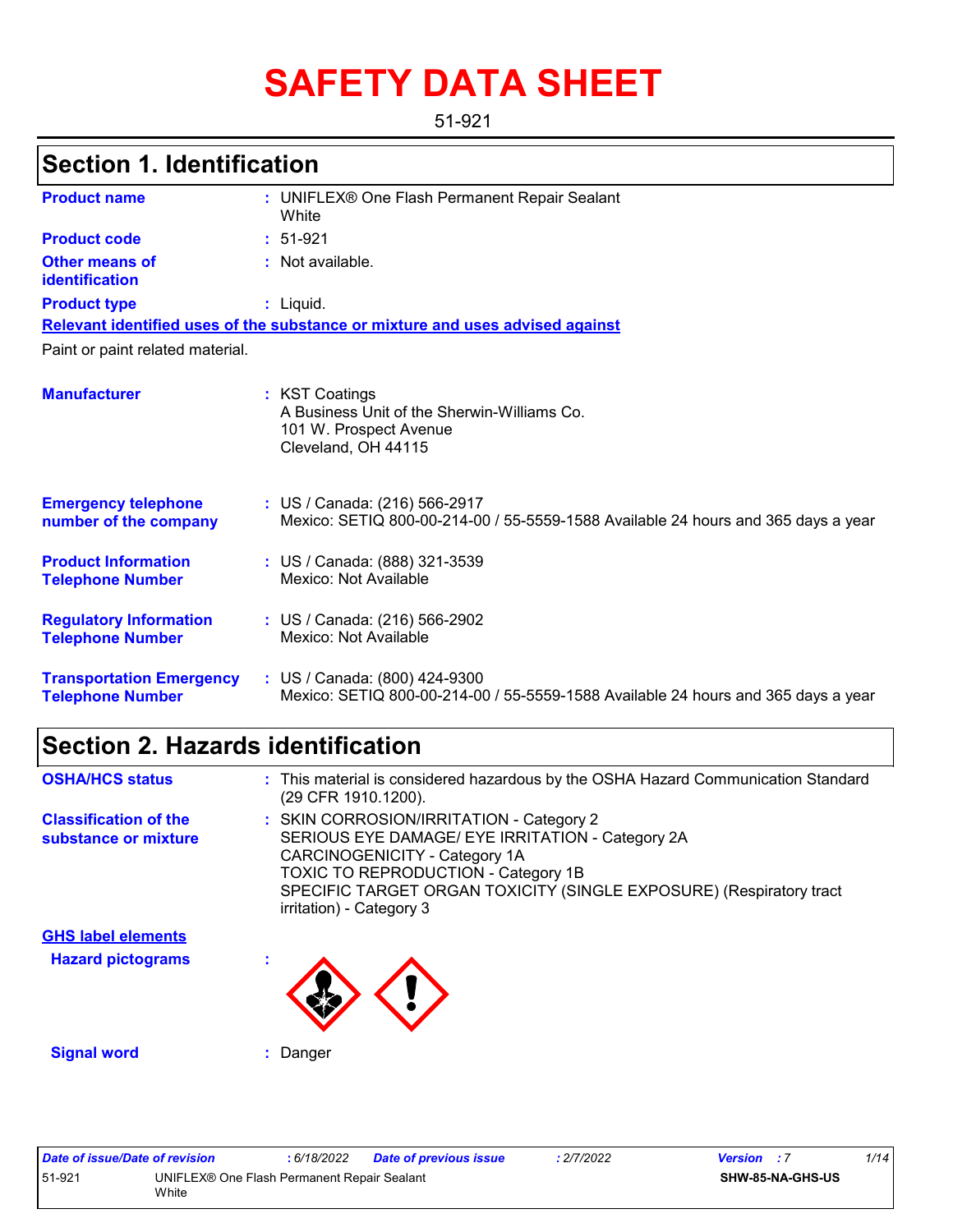# **Section 2. Hazards identification**

| <b>Hazard statements</b>                   | : Causes skin irritation.                                                                                                                                                                                                                                                                                                                                                                                                                                                                                                                                                                                                        |
|--------------------------------------------|----------------------------------------------------------------------------------------------------------------------------------------------------------------------------------------------------------------------------------------------------------------------------------------------------------------------------------------------------------------------------------------------------------------------------------------------------------------------------------------------------------------------------------------------------------------------------------------------------------------------------------|
|                                            | Causes serious eye irritation.                                                                                                                                                                                                                                                                                                                                                                                                                                                                                                                                                                                                   |
|                                            | May cause respiratory irritation.                                                                                                                                                                                                                                                                                                                                                                                                                                                                                                                                                                                                |
|                                            | May cause cancer.                                                                                                                                                                                                                                                                                                                                                                                                                                                                                                                                                                                                                |
|                                            | May damage fertility or the unborn child.                                                                                                                                                                                                                                                                                                                                                                                                                                                                                                                                                                                        |
| <b>Precautionary statements</b>            |                                                                                                                                                                                                                                                                                                                                                                                                                                                                                                                                                                                                                                  |
| <b>Prevention</b>                          | : Obtain special instructions before use. Do not handle until all safety precautions have<br>been read and understood. Wear protective gloves, protective clothing and eye or face<br>protection. Use only outdoors or in a well-ventilated area. Avoid breathing vapor.<br>Wash thoroughly after handling.                                                                                                                                                                                                                                                                                                                      |
| <b>Response</b>                            | : IF exposed or concerned: Get medical advice or attention. IF INHALED: Remove<br>person to fresh air and keep comfortable for breathing. Call a POISON CENTER or<br>doctor if you feel unwell. Take off contaminated clothing and wash it before reuse. IF<br>ON SKIN: Wash with plenty of water. If skin irritation occurs: Get medical advice or<br>attention. IF IN EYES: Rinse cautiously with water for several minutes. Remove contact<br>lenses, if present and easy to do. Continue rinsing. If eye irritation persists: Get medical<br>advice or attention.                                                            |
| <b>Storage</b>                             | : Store locked up. Store in a well-ventilated place. Keep container tightly closed.                                                                                                                                                                                                                                                                                                                                                                                                                                                                                                                                              |
| <b>Disposal</b>                            | Dispose of contents and container in accordance with all local, regional, national and<br>international regulations.                                                                                                                                                                                                                                                                                                                                                                                                                                                                                                             |
| <b>Supplemental label</b><br>elements      | WARNING: This product contains chemicals known to the State of California to cause<br>cancer and birth defects or other reproductive harm. FOR INDUSTRIAL USE ONLY.<br>Adequate ventilation required when sanding or abrading the dried film. If Adequate<br>ventilation cannot be provided wear an approved particulate respirator (NIOSH<br>approved). Follow respirator manufacturer's directions for respirator use. DELAYED<br>EFFECTS FROM LONG TERM OVEREXPOSURE. Abrading or sanding of the dry film<br>may release Crystalline Silica which has been shown to cause lung damage and cancer<br>under long term exposure. |
|                                            | Please refer to the SDS for additional information. Keep out of reach of children. Do not<br>transfer contents to other containers for storage.                                                                                                                                                                                                                                                                                                                                                                                                                                                                                  |
| <b>Hazards not otherwise</b><br>classified | : None known.                                                                                                                                                                                                                                                                                                                                                                                                                                                                                                                                                                                                                    |

# **Section 3. Composition/information on ingredients**

| Substance/mixture     | : Mixture        |
|-----------------------|------------------|
| Other means of        | : Not available. |
| <b>identification</b> |                  |

#### **CAS number/other identifiers**

| <b>Ingredient name</b>                | % by weight | <b>CAS number</b> |
|---------------------------------------|-------------|-------------------|
| Calcium Carbonate                     | I≥50 - ≤75  | 1317-65-3         |
| Polypropylene Glycol                  | 210 - ≤25   | 25322-69-4        |
| Titanium Dioxide                      | l≤3         | 13463-67-7        |
| Crystalline Silica, respirable powder | $\leq$ 1    | 14808-60-7        |
| Dibutylbis(pentadionate)tin           | ≤0.3        | 22673-19-4        |
| Light Stabilizer                      | ≤0.3        | 52829-07-9        |

Any concentration shown as a range is to protect confidentiality or is due to batch variation.

**There are no additional ingredients present which, within the current knowledge of the supplier and in the concentrations applicable, are classified and hence require reporting in this section.**

**Occupational exposure limits, if available, are listed in Section 8.**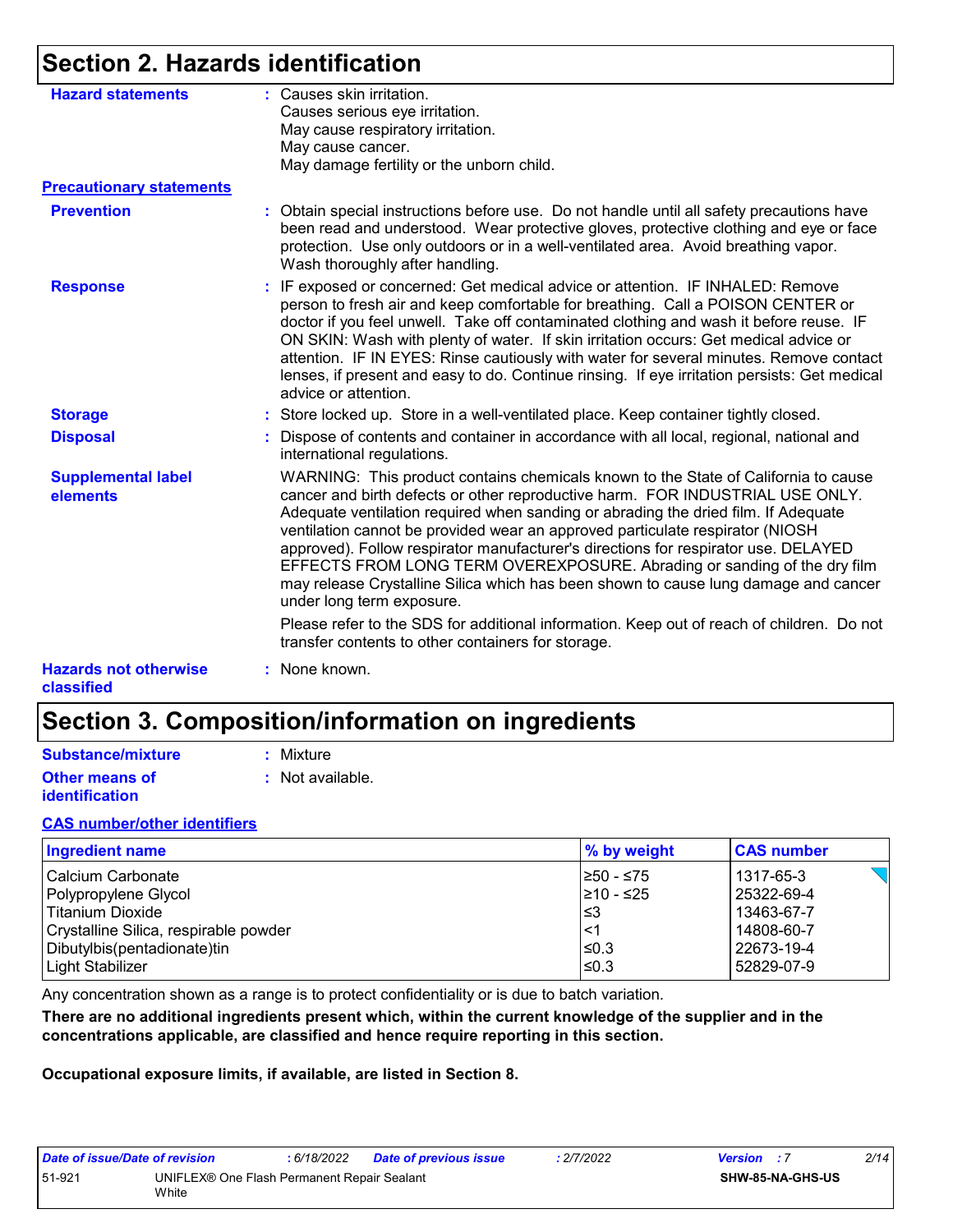# **Section 4. First aid measures**

**Most important symptoms/effects, acute and delayed**

| <b>Description of necessary first aid measures</b> |                                                                                                                                                                                                                                                                                                                                                                                                                                                                                                                                                                                                                                                                                                                                      |  |  |  |
|----------------------------------------------------|--------------------------------------------------------------------------------------------------------------------------------------------------------------------------------------------------------------------------------------------------------------------------------------------------------------------------------------------------------------------------------------------------------------------------------------------------------------------------------------------------------------------------------------------------------------------------------------------------------------------------------------------------------------------------------------------------------------------------------------|--|--|--|
| <b>Eye contact</b>                                 | : Immediately flush eyes with plenty of water, occasionally lifting the upper and lower<br>eyelids. Check for and remove any contact lenses. Continue to rinse for at least 10<br>minutes. Get medical attention.                                                                                                                                                                                                                                                                                                                                                                                                                                                                                                                    |  |  |  |
| <b>Inhalation</b>                                  | : Remove victim to fresh air and keep at rest in a position comfortable for breathing. If it<br>is suspected that fumes are still present, the rescuer should wear an appropriate mask<br>or self-contained breathing apparatus. If not breathing, if breathing is irregular or if<br>respiratory arrest occurs, provide artificial respiration or oxygen by trained personnel. It<br>may be dangerous to the person providing aid to give mouth-to-mouth resuscitation.<br>Get medical attention. If necessary, call a poison center or physician. If unconscious,<br>place in recovery position and get medical attention immediately. Maintain an open<br>airway. Loosen tight clothing such as a collar, tie, belt or waistband. |  |  |  |
| <b>Skin contact</b>                                | : Flush contaminated skin with plenty of water. Remove contaminated clothing and<br>shoes. Wash contaminated clothing thoroughly with water before removing it, or wear<br>gloves. Continue to rinse for at least 10 minutes. Get medical attention. Wash clothing<br>before reuse. Clean shoes thoroughly before reuse.                                                                                                                                                                                                                                                                                                                                                                                                             |  |  |  |
| <b>Ingestion</b>                                   | : Wash out mouth with water. Remove dentures if any. If material has been swallowed<br>and the exposed person is conscious, give small quantities of water to drink. Stop if the<br>exposed person feels sick as vomiting may be dangerous. Do not induce vomiting<br>unless directed to do so by medical personnel. If vomiting occurs, the head should be<br>kept low so that vomit does not enter the lungs. Get medical attention. Never give<br>anything by mouth to an unconscious person. If unconscious, place in recovery position<br>and get medical attention immediately. Maintain an open airway. Loosen tight clothing<br>such as a collar, tie, belt or waistband.                                                    |  |  |  |

| <b>Potential acute health effects</b> |                                                                                                                                                                         |
|---------------------------------------|-------------------------------------------------------------------------------------------------------------------------------------------------------------------------|
| <b>Eye contact</b>                    | Causes serious eye irritation.                                                                                                                                          |
| <b>Inhalation</b>                     | May cause respiratory irritation.                                                                                                                                       |
| <b>Skin contact</b>                   | Causes skin irritation.                                                                                                                                                 |
| <b>Ingestion</b>                      | No known significant effects or critical hazards.                                                                                                                       |
| <b>Over-exposure signs/symptoms</b>   |                                                                                                                                                                         |
| <b>Eye contact</b>                    | : Adverse symptoms may include the following:<br>pain or irritation<br>watering<br>redness                                                                              |
| <b>Inhalation</b>                     | : Adverse symptoms may include the following:<br>respiratory tract irritation<br>coughing<br>reduced fetal weight<br>increase in fetal deaths<br>skeletal malformations |
| <b>Skin contact</b>                   | : Adverse symptoms may include the following:<br>irritation<br>redness<br>reduced fetal weight<br>increase in fetal deaths<br>skeletal malformations                    |
| <b>Ingestion</b>                      | : Adverse symptoms may include the following:<br>reduced fetal weight<br>increase in fetal deaths<br>skeletal malformations                                             |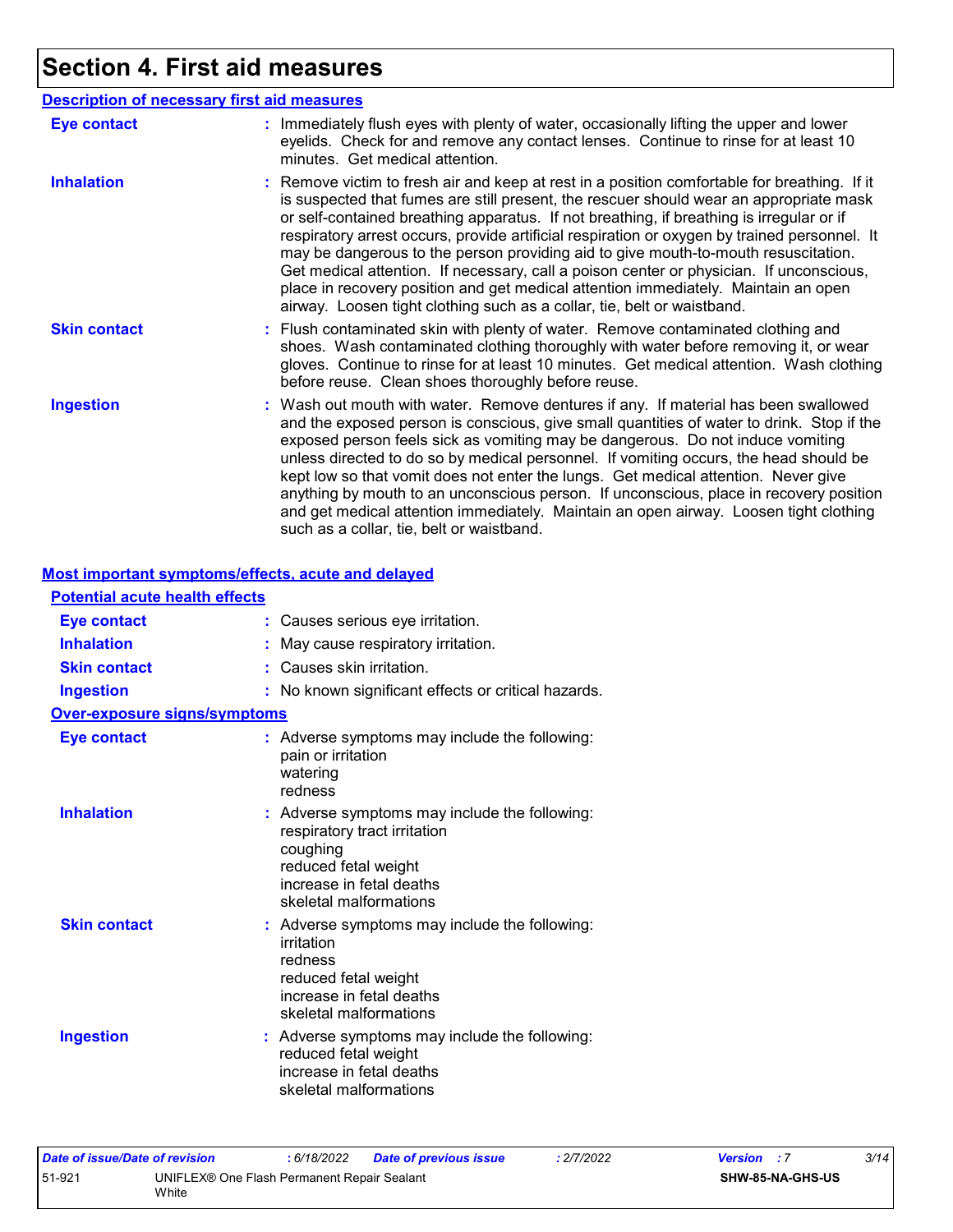### **Section 4. First aid measures**

|                                   | Indication of immediate medical attention and special treatment needed, if necessary                                                                                                                                                                                                                                                                                                                            |
|-----------------------------------|-----------------------------------------------------------------------------------------------------------------------------------------------------------------------------------------------------------------------------------------------------------------------------------------------------------------------------------------------------------------------------------------------------------------|
| <b>Notes to physician</b>         | : Treat symptomatically. Contact poison treatment specialist immediately if large<br>quantities have been ingested or inhaled.                                                                                                                                                                                                                                                                                  |
| <b>Specific treatments</b>        | : No specific treatment.                                                                                                                                                                                                                                                                                                                                                                                        |
| <b>Protection of first-aiders</b> | : No action shall be taken involving any personal risk or without suitable training. If it is<br>suspected that fumes are still present, the rescuer should wear an appropriate mask or<br>self-contained breathing apparatus. It may be dangerous to the person providing aid to<br>give mouth-to-mouth resuscitation. Wash contaminated clothing thoroughly with water<br>before removing it, or wear gloves. |

**See toxicological information (Section 11)**

### **Section 5. Fire-fighting measures**

| <b>Extinguishing media</b>                               |                                                                                                                                                                                                     |  |
|----------------------------------------------------------|-----------------------------------------------------------------------------------------------------------------------------------------------------------------------------------------------------|--|
| <b>Suitable extinguishing</b><br>media                   | : Use an extinguishing agent suitable for the surrounding fire.                                                                                                                                     |  |
| <b>Unsuitable extinguishing</b><br>media                 | : None known.                                                                                                                                                                                       |  |
| <b>Specific hazards arising</b><br>from the chemical     | : In a fire or if heated, a pressure increase will occur and the container may burst.                                                                                                               |  |
| <b>Hazardous thermal</b><br>decomposition products       | Decomposition products may include the following materials:<br>carbon dioxide<br>carbon monoxide<br>metal oxide/oxides                                                                              |  |
| <b>Special protective actions</b><br>for fire-fighters   | : Promptly isolate the scene by removing all persons from the vicinity of the incident if<br>there is a fire. No action shall be taken involving any personal risk or without suitable<br>training. |  |
| <b>Special protective</b><br>equipment for fire-fighters | : Fire-fighters should wear appropriate protective equipment and self-contained breathing<br>apparatus (SCBA) with a full face-piece operated in positive pressure mode.                            |  |

## **Section 6. Accidental release measures**

|                                                              | <b>Personal precautions, protective equipment and emergency procedures</b>                                                                                                                                                                                                                                                                                                                                       |  |
|--------------------------------------------------------------|------------------------------------------------------------------------------------------------------------------------------------------------------------------------------------------------------------------------------------------------------------------------------------------------------------------------------------------------------------------------------------------------------------------|--|
| For non-emergency<br>personnel                               | : No action shall be taken involving any personal risk or without suitable training.<br>Evacuate surrounding areas. Keep unnecessary and unprotected personnel from<br>entering. Do not touch or walk through spilled material. Avoid breathing vapor or mist.<br>Provide adequate ventilation. Wear appropriate respirator when ventilation is<br>inadequate. Put on appropriate personal protective equipment. |  |
| For emergency responders                                     | : If specialized clothing is required to deal with the spillage, take note of any information in<br>Section 8 on suitable and unsuitable materials. See also the information in "For non-<br>emergency personnel".                                                                                                                                                                                               |  |
| <b>Environmental precautions</b>                             | : Avoid dispersal of spilled material and runoff and contact with soil, waterways, drains<br>and sewers. Inform the relevant authorities if the product has caused environmental<br>pollution (sewers, waterways, soil or air).                                                                                                                                                                                  |  |
| <b>Methods and materials for containment and cleaning up</b> |                                                                                                                                                                                                                                                                                                                                                                                                                  |  |

#### Stop leak if without risk. Move containers from spill area. Dilute with water and mop up if water-soluble. Alternatively, or if water-insoluble, absorb with an inert dry material and place in an appropriate waste disposal container. Dispose of via a licensed waste disposal contractor. **Small spill :**

| Date of issue/Date of revision |                                                      | : 6/18/2022 | <b>Date of previous issue</b> | : 2/7/2022 | <b>Version</b> : 7 |                         | 4/14 |
|--------------------------------|------------------------------------------------------|-------------|-------------------------------|------------|--------------------|-------------------------|------|
| 51-921                         | UNIFLEX® One Flash Permanent Repair Sealant<br>White |             |                               |            |                    | <b>SHW-85-NA-GHS-US</b> |      |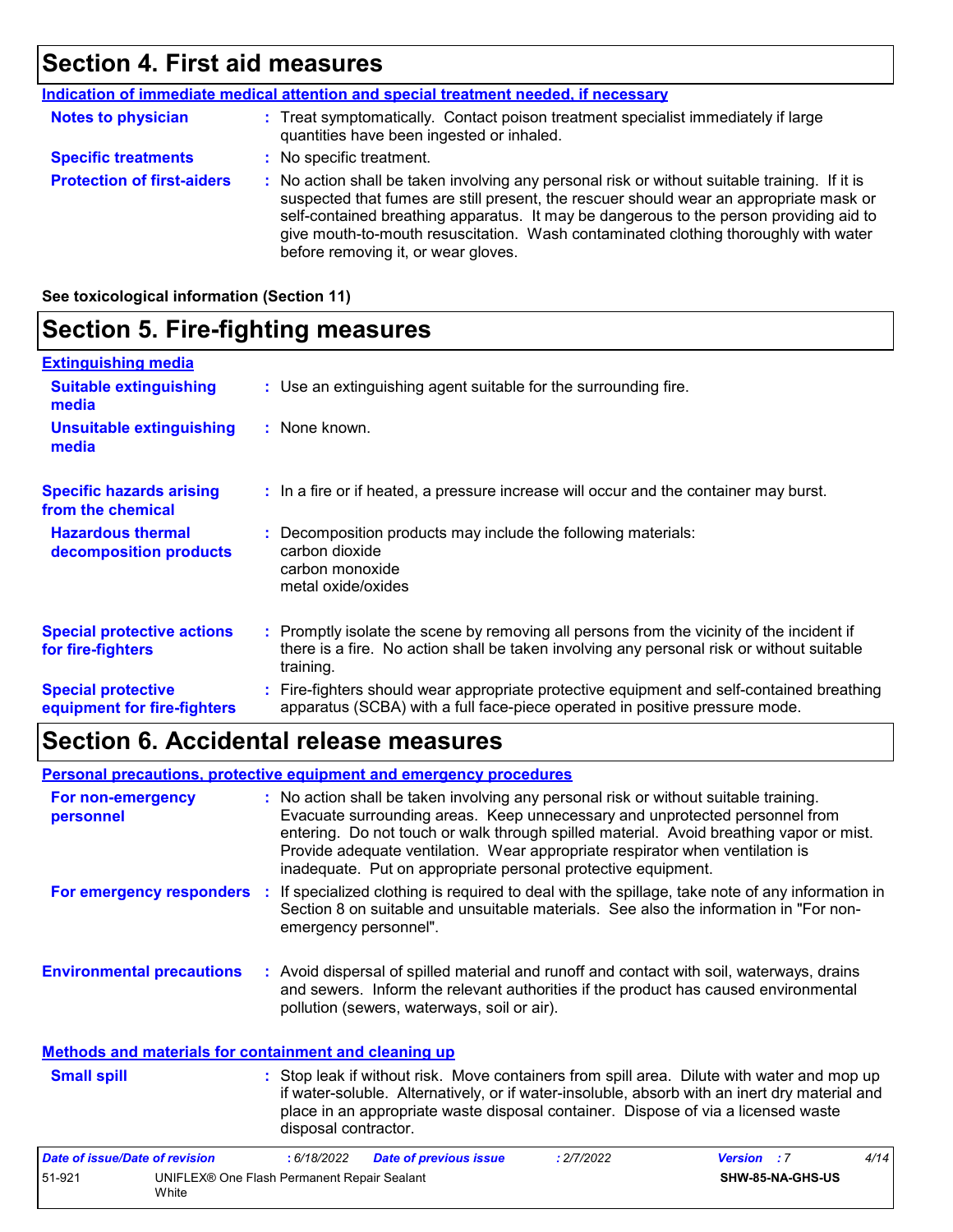### **Section 6. Accidental release measures**

#### **Large spill :**

: Stop leak if without risk. Move containers from spill area. Approach release from upwind. Prevent entry into sewers, water courses, basements or confined areas. Wash spillages into an effluent treatment plant or proceed as follows. Contain and collect spillage with non-combustible, absorbent material e.g. sand, earth, vermiculite or diatomaceous earth and place in container for disposal according to local regulations (see Section 13). Dispose of via a licensed waste disposal contractor. Contaminated absorbent material may pose the same hazard as the spilled product. Note: see Section 1 for emergency contact information and Section 13 for waste disposal.

# **Section 7. Handling and storage**

| <b>Precautions for safe handling</b>                                             |                                                                                                                                                                                                                                                                                                                                                                                                                                                                                                                                                                                                                                                                             |
|----------------------------------------------------------------------------------|-----------------------------------------------------------------------------------------------------------------------------------------------------------------------------------------------------------------------------------------------------------------------------------------------------------------------------------------------------------------------------------------------------------------------------------------------------------------------------------------------------------------------------------------------------------------------------------------------------------------------------------------------------------------------------|
| <b>Protective measures</b>                                                       | : Put on appropriate personal protective equipment (see Section 8). Avoid exposure -<br>obtain special instructions before use. Avoid exposure during pregnancy. Do not<br>handle until all safety precautions have been read and understood. Do not get in eyes<br>or on skin or clothing. Do not ingest. Avoid breathing vapor or mist. Use only with<br>adequate ventilation. Wear appropriate respirator when ventilation is inadequate. Keep<br>in the original container or an approved alternative made from a compatible material,<br>kept tightly closed when not in use. Empty containers retain product residue and can be<br>hazardous. Do not reuse container. |
| <b>Advice on general</b><br>occupational hygiene                                 | : Eating, drinking and smoking should be prohibited in areas where this material is<br>handled, stored and processed. Workers should wash hands and face before eating,<br>drinking and smoking. Remove contaminated clothing and protective equipment before<br>entering eating areas. See also Section 8 for additional information on hygiene<br>measures.                                                                                                                                                                                                                                                                                                               |
| <b>Conditions for safe storage,</b><br>including any<br><b>incompatibilities</b> | : Store in accordance with local regulations. Store in original container protected from<br>direct sunlight in a dry, cool and well-ventilated area, away from incompatible materials<br>(see Section 10) and food and drink. Store locked up. Keep container tightly closed<br>and sealed until ready for use. Containers that have been opened must be carefully<br>resealed and kept upright to prevent leakage. Do not store in unlabeled containers.<br>Use appropriate containment to avoid environmental contamination. See Section 10 for<br>incompatible materials before handling or use.                                                                         |

### **Section 8. Exposure controls/personal protection**

#### **Control parameters**

**Occupational exposure limits (OSHA United States)**

| <b>Ingredient name</b>                                         | CAS#                          | <b>Exposure limits</b>                                                                                                                                                                                                                                                                                                  |
|----------------------------------------------------------------|-------------------------------|-------------------------------------------------------------------------------------------------------------------------------------------------------------------------------------------------------------------------------------------------------------------------------------------------------------------------|
| Calcium Carbonate                                              | 1317-65-3                     | OSHA PEL (United States, 5/2018).<br>TWA: 5 mg/m <sup>3</sup> 8 hours. Form: Respirable<br>fraction<br>TWA: 15 mg/m <sup>3</sup> 8 hours. Form: Total dust<br>NIOSH REL (United States, 10/2020).<br>TWA: 5 mg/m <sup>3</sup> 10 hours. Form: Respirable<br>fraction<br>TWA: 10 mg/m <sup>3</sup> 10 hours. Form: Total |
| Polypropylene Glycol                                           | 25322-69-4                    | OARS WEEL (United States, 1/2021).<br>TWA: 10 mg/m <sup>3</sup> 8 hours.                                                                                                                                                                                                                                                |
| Titanium Dioxide                                               | 13463-67-7                    | ACGIH TLV (United States, 1/2021).<br>TWA: 10 mg/m <sup>3</sup> 8 hours.<br>OSHA PEL (United States, 5/2018).<br>TWA: 15 mg/m <sup>3</sup> 8 hours. Form: Total dust                                                                                                                                                    |
| Crystalline Silica, respirable powder                          | 14808-60-7                    | OSHA PEL Z3 (United States, 6/2016).<br>TWA: 250 mppcf / (%SiO2+5) 8 hours. Form:<br>Respirable<br>TWA: 10 mg/m <sup>3</sup> / (%SiO2+2) 8 hours. Form:                                                                                                                                                                 |
| <b>Date of issue/Date of revision</b><br>: 6/18/2022           | <b>Date of previous issue</b> | 5/14<br>: 2/7/2022<br><b>Version</b> : 7                                                                                                                                                                                                                                                                                |
| 51-921<br>UNIFLEX® One Flash Permanent Repair Sealant<br>White |                               | SHW-85-NA-GHS-US                                                                                                                                                                                                                                                                                                        |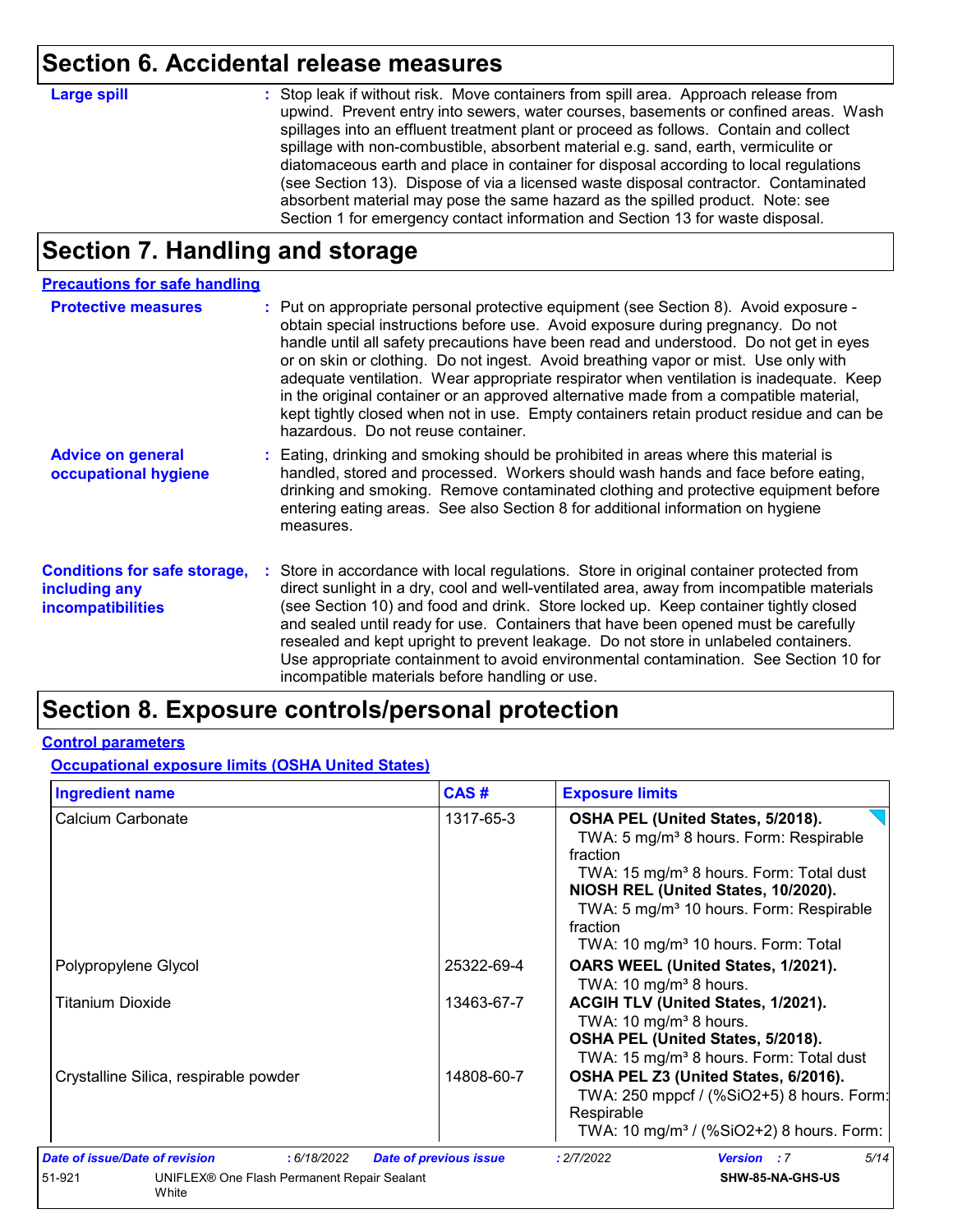# **Section 8. Exposure controls/personal protection**

|                             |            | Respirable<br>OSHA PEL (United States, 5/2018).<br>TWA: 50 µg/m <sup>3</sup> 8 hours. Form: Respirable<br>dust<br>ACGIH TLV (United States, 1/2021).<br>TWA: $0.025$ mg/m <sup>3</sup> 8 hours. Form:<br>Respirable fraction<br>NIOSH REL (United States, 10/2020).<br>TWA: 0.05 mg/m <sup>3</sup> 10 hours. Form: respirable<br>dust                                    |
|-----------------------------|------------|--------------------------------------------------------------------------------------------------------------------------------------------------------------------------------------------------------------------------------------------------------------------------------------------------------------------------------------------------------------------------|
| Dibutylbis(pentadionate)tin | 22673-19-4 | ACGIH TLV (United States, 1/2021).<br>Absorbed through skin.<br>TWA: $0.1 \text{ mg/m}^3$ , (as Sn) 8 hours.<br>STEL: 0.2 mg/m <sup>3</sup> , (as Sn) 15 minutes.<br>NIOSH REL (United States, 10/2020).<br>Absorbed through skin.<br>TWA: $0.1 \text{ mg/m}^3$ , (as Sn) 10 hours.<br>OSHA PEL (United States, 5/2018).<br>TWA: $0.1 \text{ mg/m}^3$ , (as Sn) 8 hours. |
| Light Stabilizer            | 52829-07-9 | None.                                                                                                                                                                                                                                                                                                                                                                    |

#### **Occupational exposure limits (Canada)**

| <b>Ingredient name</b>      | CAS#                     | <b>Exposure limits</b>                                                                                                                                                                                                                                                                                                                                                                                                                                                                                                                                                                                                                                                                                                                                                                                                                                                                                                                                                                                                                                                                                                                                             |
|-----------------------------|--------------------------|--------------------------------------------------------------------------------------------------------------------------------------------------------------------------------------------------------------------------------------------------------------------------------------------------------------------------------------------------------------------------------------------------------------------------------------------------------------------------------------------------------------------------------------------------------------------------------------------------------------------------------------------------------------------------------------------------------------------------------------------------------------------------------------------------------------------------------------------------------------------------------------------------------------------------------------------------------------------------------------------------------------------------------------------------------------------------------------------------------------------------------------------------------------------|
| Titanium dioxide<br>Quartz  | 13463-67-7<br>14808-60-7 | <b>CA British Columbia Provincial (Canada,</b><br>6/2021).<br>TWA: 10 mg/m <sup>3</sup> 8 hours. Form: Total dust<br>TWA: 3 mg/m <sup>3</sup> 8 hours. Form: respirable<br>fraction<br>CA Quebec Provincial (Canada, 6/2021).<br>TWAEV: 10 mg/m <sup>3</sup> 8 hours. Form: Total dust.<br>CA Alberta Provincial (Canada, 6/2018).<br>8 hrs OEL: 10 mg/m <sup>3</sup> 8 hours.<br>CA Ontario Provincial (Canada, 6/2019).<br>TWA: 10 mg/m <sup>3</sup> 8 hours.<br><b>CA Saskatchewan Provincial (Canada,</b><br>7/2013).<br>STEL: 20 mg/m <sup>3</sup> 15 minutes.<br>TWA: 10 mg/m <sup>3</sup> 8 hours.<br><b>CA British Columbia Provincial (Canada,</b><br>$6/2021$ ).<br>TWA: 0.025 mg/m <sup>3</sup> 8 hours. Form:<br>Respirable<br>CA Quebec Provincial (Canada, 6/2021).<br>TWAEV: 0.1 mg/m <sup>3</sup> 8 hours. Form:<br>Respirable dust.<br>CA Alberta Provincial (Canada, 6/2018).<br>8 hrs OEL: 0.025 mg/m <sup>3</sup> 8 hours. Form:<br>Respirable particulate<br>CA Ontario Provincial (Canada, 6/2019).<br>TWA: 0.1 mg/m <sup>3</sup> 8 hours. Form: Respirable<br>particulate matter.<br><b>CA Saskatchewan Provincial (Canada,</b><br>7/2013). |
|                             |                          | TWA: 0.05 mg/m <sup>3</sup> 8 hours. Form: respirable<br>fraction                                                                                                                                                                                                                                                                                                                                                                                                                                                                                                                                                                                                                                                                                                                                                                                                                                                                                                                                                                                                                                                                                                  |
| Dibutylbis(pentadionate)tin | 22673-19-4               | CA Alberta Provincial (Canada, 6/2018).                                                                                                                                                                                                                                                                                                                                                                                                                                                                                                                                                                                                                                                                                                                                                                                                                                                                                                                                                                                                                                                                                                                            |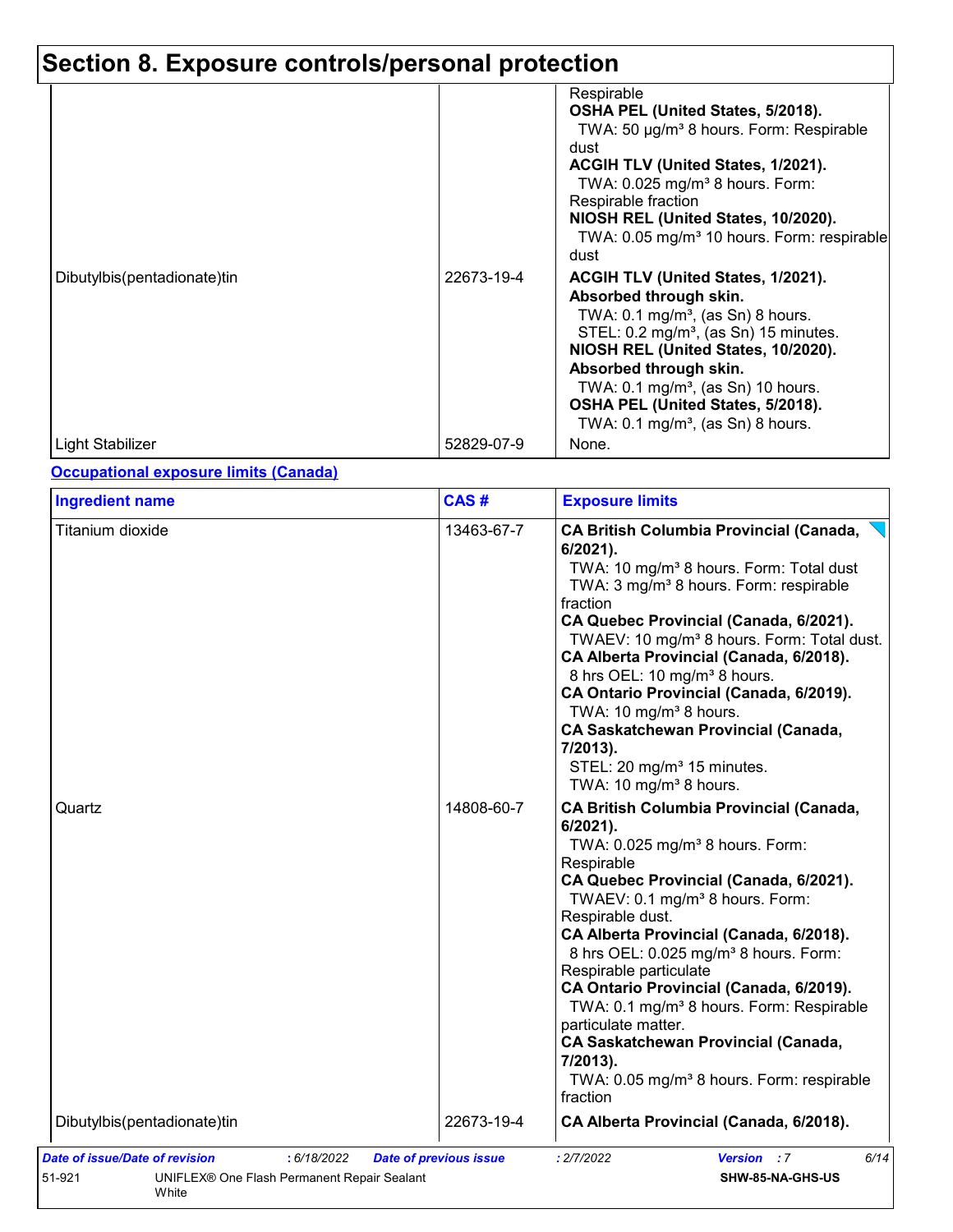# **Section 8. Exposure controls/personal protection**

| Absorbed through skin.                                 |
|--------------------------------------------------------|
| 15 min OEL: $0.2 \text{ mg/m}^3$ , (as Sn) 15 minutes. |
| 8 hrs OEL: 0.1 mg/m <sup>3</sup> , (as Sn) 8 hours.    |
| <b>CA British Columbia Provincial (Canada,</b>         |
| 6/2021). Absorbed through skin.                        |
| TWA: $0.1 \text{ mg/m}^3$ , (as Sn) 8 hours.           |
| STEL: 0.2 mg/m <sup>3</sup> , (as Sn) 15 minutes.      |
| CA Quebec Provincial (Canada, 6/2021).                 |
| Absorbed through skin.                                 |
| TWAEV: $0.1 \text{ mg/m}^3$ , (as Sn) 8 hours.         |
| STEV: 0.2 mg/m <sup>3</sup> , (as Sn) 15 minutes.      |
| CA Ontario Provincial (Canada, 6/2019).                |
| Absorbed through skin.                                 |
| TWA: $0.1 \text{ mg/m}^3$ , (as Sn) 8 hours.           |
| <b>CA Saskatchewan Provincial (Canada,</b>             |
|                                                        |
| 7/2013). Absorbed through skin.                        |
| STEL: 0.2 mg/m <sup>3</sup> , (measured as Sn) 15      |
| minutes.                                               |
| TWA: $0.1 \text{ mg/m}^3$ , (measured as Sn) 8 hours.  |
|                                                        |

#### **Occupational exposure limits (Mexico)**

|                             | <b>CAS#</b> | <b>Exposure limits</b>                                                                                                                                             |
|-----------------------------|-------------|--------------------------------------------------------------------------------------------------------------------------------------------------------------------|
| Dibutylbis(pentadionate)tin | 22673-19-4  | NOM-010-STPS-2014 (Mexico, 4/2016).<br>Absorbed through skin.<br>TWA: $0.1 \text{ mg/m}^3$ , (as Sn) 8 hours.<br>STEL: 0.2 mg/m <sup>3</sup> , (as Sn) 15 minutes. |

| <b>Appropriate engineering</b><br><b>controls</b> | : Use only with adequate ventilation. If user operations generate dust, fumes, gas, vapor<br>or mist, use process enclosures, local exhaust ventilation or other engineering controls<br>to keep worker exposure to airborne contaminants below any recommended or statutory<br>limits.                                                                                                                                                                                                                                                                                                                                |
|---------------------------------------------------|------------------------------------------------------------------------------------------------------------------------------------------------------------------------------------------------------------------------------------------------------------------------------------------------------------------------------------------------------------------------------------------------------------------------------------------------------------------------------------------------------------------------------------------------------------------------------------------------------------------------|
| <b>Environmental exposure</b><br><b>controls</b>  | : Emissions from ventilation or work process equipment should be checked to ensure<br>they comply with the requirements of environmental protection legislation. In some<br>cases, fume scrubbers, filters or engineering modifications to the process equipment<br>will be necessary to reduce emissions to acceptable levels.                                                                                                                                                                                                                                                                                        |
| <b>Individual protection measures</b>             |                                                                                                                                                                                                                                                                                                                                                                                                                                                                                                                                                                                                                        |
| <b>Hygiene measures</b>                           | : Wash hands, forearms and face thoroughly after handling chemical products, before<br>eating, smoking and using the lavatory and at the end of the working period.<br>Appropriate techniques should be used to remove potentially contaminated clothing.<br>Wash contaminated clothing before reusing. Ensure that eyewash stations and safety<br>showers are close to the workstation location.                                                                                                                                                                                                                      |
| <b>Eye/face protection</b>                        | Safety eyewear complying with an approved standard should be used when a risk<br>assessment indicates this is necessary to avoid exposure to liquid splashes, mists,<br>gases or dusts. If contact is possible, the following protection should be worn, unless<br>the assessment indicates a higher degree of protection: chemical splash goggles.                                                                                                                                                                                                                                                                    |
| <b>Skin protection</b>                            |                                                                                                                                                                                                                                                                                                                                                                                                                                                                                                                                                                                                                        |
| <b>Hand protection</b>                            | : Chemical-resistant, impervious gloves complying with an approved standard should be<br>worn at all times when handling chemical products if a risk assessment indicates this is<br>necessary. Considering the parameters specified by the glove manufacturer, check<br>during use that the gloves are still retaining their protective properties. It should be<br>noted that the time to breakthrough for any glove material may be different for different<br>glove manufacturers. In the case of mixtures, consisting of several substances, the<br>protection time of the gloves cannot be accurately estimated. |

| Date of issue/Date of revision                                  |  | : 6/18/2022 | Date of previous issue | : 2/7/2022 | <b>Version</b> : 7 | 7/14 |
|-----------------------------------------------------------------|--|-------------|------------------------|------------|--------------------|------|
| 51-921<br>UNIFLEX® One Flash Permanent Repair Sealant<br>'Vhite |  |             |                        |            | SHW-85-NA-GHS-US   |      |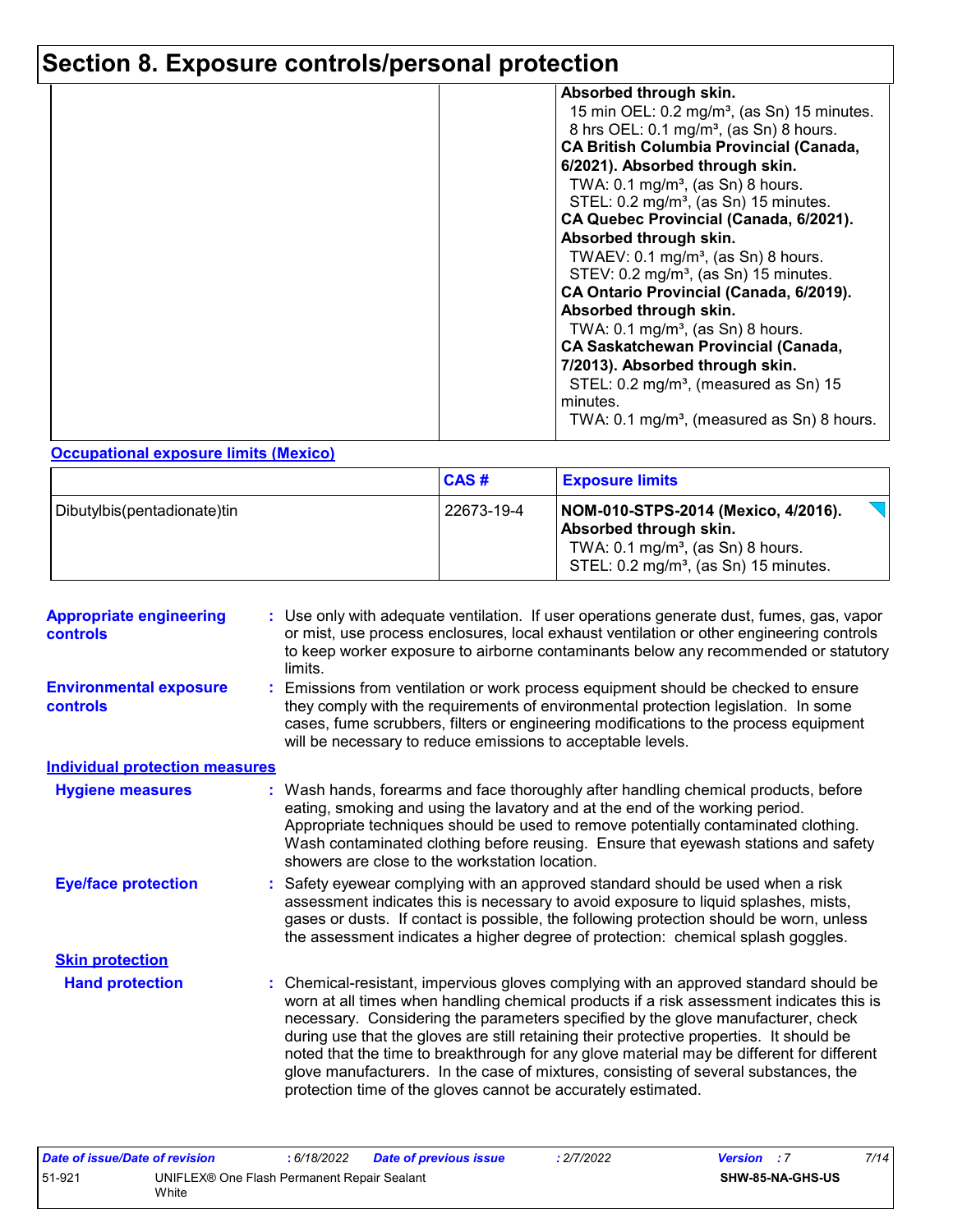# **Section 8. Exposure controls/personal protection**

| <b>Body protection</b>        | : Personal protective equipment for the body should be selected based on the task being<br>performed and the risks involved and should be approved by a specialist before<br>handling this product.                                                                                 |
|-------------------------------|-------------------------------------------------------------------------------------------------------------------------------------------------------------------------------------------------------------------------------------------------------------------------------------|
| <b>Other skin protection</b>  | : Appropriate footwear and any additional skin protection measures should be selected<br>based on the task being performed and the risks involved and should be approved by a<br>specialist before handling this product.                                                           |
| <b>Respiratory protection</b> | : Based on the hazard and potential for exposure, select a respirator that meets the<br>appropriate standard or certification. Respirators must be used according to a<br>respiratory protection program to ensure proper fitting, training, and other important<br>aspects of use. |

# **Section 9. Physical and chemical properties**

The conditions of measurement of all properties are at standard temperature and pressure unless otherwise indicated.

#### **Appearance**

| <b>Physical state</b>                                             | : Liquid.                                                      |
|-------------------------------------------------------------------|----------------------------------------------------------------|
| <b>Color</b>                                                      | : Not available.                                               |
| <b>Odor</b>                                                       | : Not available.                                               |
| <b>Odor threshold</b>                                             | : Not available.                                               |
| pH                                                                | : Not applicable.                                              |
| <b>Melting point/freezing point</b>                               | : Not available.                                               |
| <b>Boiling point, initial boiling</b><br>point, and boiling range | : Not available.                                               |
| <b>Flash point</b>                                                | : Closed cup: Not applicable.                                  |
| <b>Evaporation rate</b>                                           | : Not available.                                               |
| <b>Flammability</b>                                               | : Not available.                                               |
| Lower and upper explosion<br>limit/flammability limit             | : Not available.                                               |
| <b>Vapor pressure</b>                                             | : Not available.                                               |
| <b>Relative vapor density</b>                                     | : Not available.                                               |
| <b>Relative density</b>                                           | : 1.64                                                         |
| <b>Solubility</b>                                                 | : Not available.                                               |
| <b>Partition coefficient: n-</b><br>octanol/water                 | : Not applicable.                                              |
| <b>Auto-ignition temperature</b>                                  | : Not available.                                               |
| <b>Decomposition temperature</b>                                  | : Not available.                                               |
| <b>Viscosity</b>                                                  | Kinematic (40°C (104°F)): >20.5 mm <sup>2</sup> /s (>20.5 cSt) |
| <b>Molecular weight</b>                                           | Not applicable.                                                |
| <b>Aerosol product</b>                                            |                                                                |
| <b>Heat of combustion</b>                                         | $: 7.203$ kJ/g                                                 |

# **Section 10. Stability and reactivity**

| <b>Reactivity</b>                                   | : No specific test data related to reactivity available for this product or its ingredients. |
|-----------------------------------------------------|----------------------------------------------------------------------------------------------|
| <b>Chemical stability</b>                           | : The product is stable.                                                                     |
| <b>Possibility of hazardous</b><br><b>reactions</b> | : Under normal conditions of storage and use, hazardous reactions will not occur.            |

| Date of issue/Date of revision |                                                      | : 6/18/2022 | <b>Date of previous issue</b> | : 2/7/2022 | <b>Version</b> : 7 |                         | 8/14 |
|--------------------------------|------------------------------------------------------|-------------|-------------------------------|------------|--------------------|-------------------------|------|
| 51-921                         | UNIFLEX® One Flash Permanent Repair Sealant<br>White |             |                               |            |                    | <b>SHW-85-NA-GHS-US</b> |      |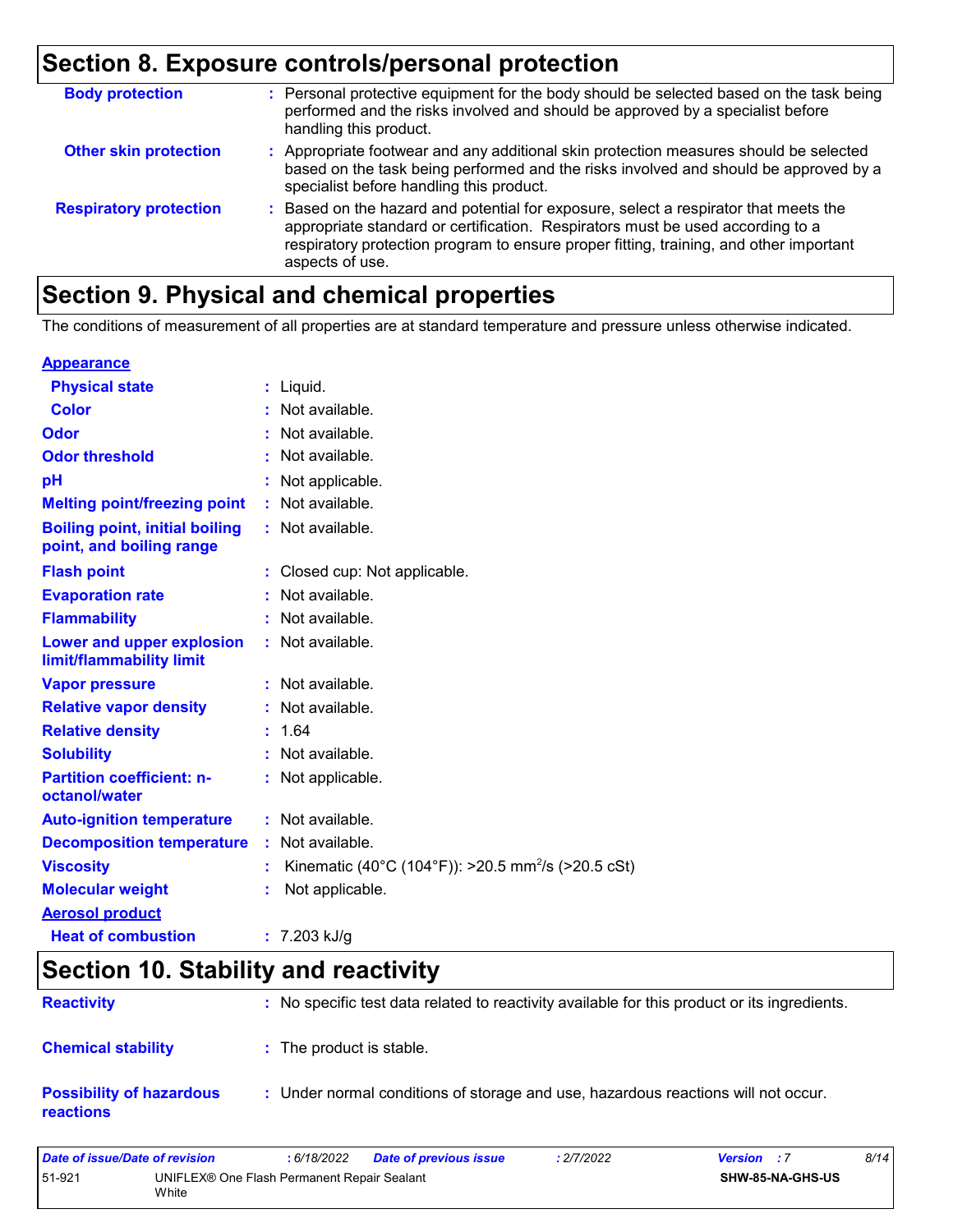# **Section 10. Stability and reactivity**

| <b>Conditions to avoid</b>                 | : No specific data.                                 |
|--------------------------------------------|-----------------------------------------------------|
| Incompatible materials                     | : No specific data.                                 |
| <b>Hazardous decomposition</b><br>products | : Under normal conditions of st<br>not be produced. |

orage and use, hazardous decomposition products should not be produced.

# **Section 11. Toxicological information**

#### **Information on toxicological effects**

#### **Acute toxicity**

| <b>Product/ingredient name</b> | Result                 | <b>Species</b> | <b>Dose</b>           | <b>Exposure</b> |
|--------------------------------|------------------------|----------------|-----------------------|-----------------|
| <b>Light Stabilizer</b>        | ILC50 Inhalation Vapor | Rat            | $ 500 \text{ mg/m}^3$ | l4 hours        |

#### **Irritation/Corrosion**

| <b>Product/ingredient name</b> | <b>Result</b>          | <b>Species</b> | <b>Score</b> | <b>Exposure</b> | <b>Observation</b> |
|--------------------------------|------------------------|----------------|--------------|-----------------|--------------------|
| Polypropylene Glycol           | Eyes - Mild irritant   | Rabbit         |              | 24 hours 500    | $\blacksquare$     |
|                                |                        |                |              | mg              |                    |
|                                | Eyes - Mild irritant   | Rabbit         |              | 500 mg          |                    |
|                                | Skin - Mild irritant   | Rabbit         |              | 500 mg          |                    |
|                                | ISkin - Mild irritant  | Rabbit         |              | 24 hours 500    |                    |
|                                |                        |                |              | mg              |                    |
| Titanium Dioxide               | l Skin - Mild irritant | Human          |              | 72 hours 300    |                    |
|                                |                        |                |              | ug I            |                    |

#### **Sensitization**

Not available.

#### **Mutagenicity**

Not available.

#### **Carcinogenicity**

Not available.

#### **Classification**

| <b>Product/ingredient name</b>                                        | <b>OSHA</b> | <b>IARC</b> | <b>NTP</b>                      |
|-----------------------------------------------------------------------|-------------|-------------|---------------------------------|
| Titanium Dioxide<br>Crystalline Silica, respirable<br><u>I</u> powder |             | 2B          | Known to be a human carcinogen. |

#### **Reproductive toxicity**

Not available.

#### **Teratogenicity**

Not available.

#### **Specific target organ toxicity (single exposure)**

| <b>Name</b>       | <b>Category</b> | <b>Route of</b><br><b>exposure</b> | <b>Target organs</b>                      |
|-------------------|-----------------|------------------------------------|-------------------------------------------|
| Calcium Carbonate | Category 3      |                                    | Respiratory tract_<br><b>l</b> irritation |

**Specific target organ toxicity (repeated exposure)**

| Date of issue/Date of revision |                                                      | : 6/18/2022 | Date of previous issue | : 2/7/2022 | <b>Version</b> : 7 |                         | 9/14 |
|--------------------------------|------------------------------------------------------|-------------|------------------------|------------|--------------------|-------------------------|------|
| 51-921                         | UNIFLEX® One Flash Permanent Repair Sealant<br>White |             |                        |            |                    | <b>SHW-85-NA-GHS-US</b> |      |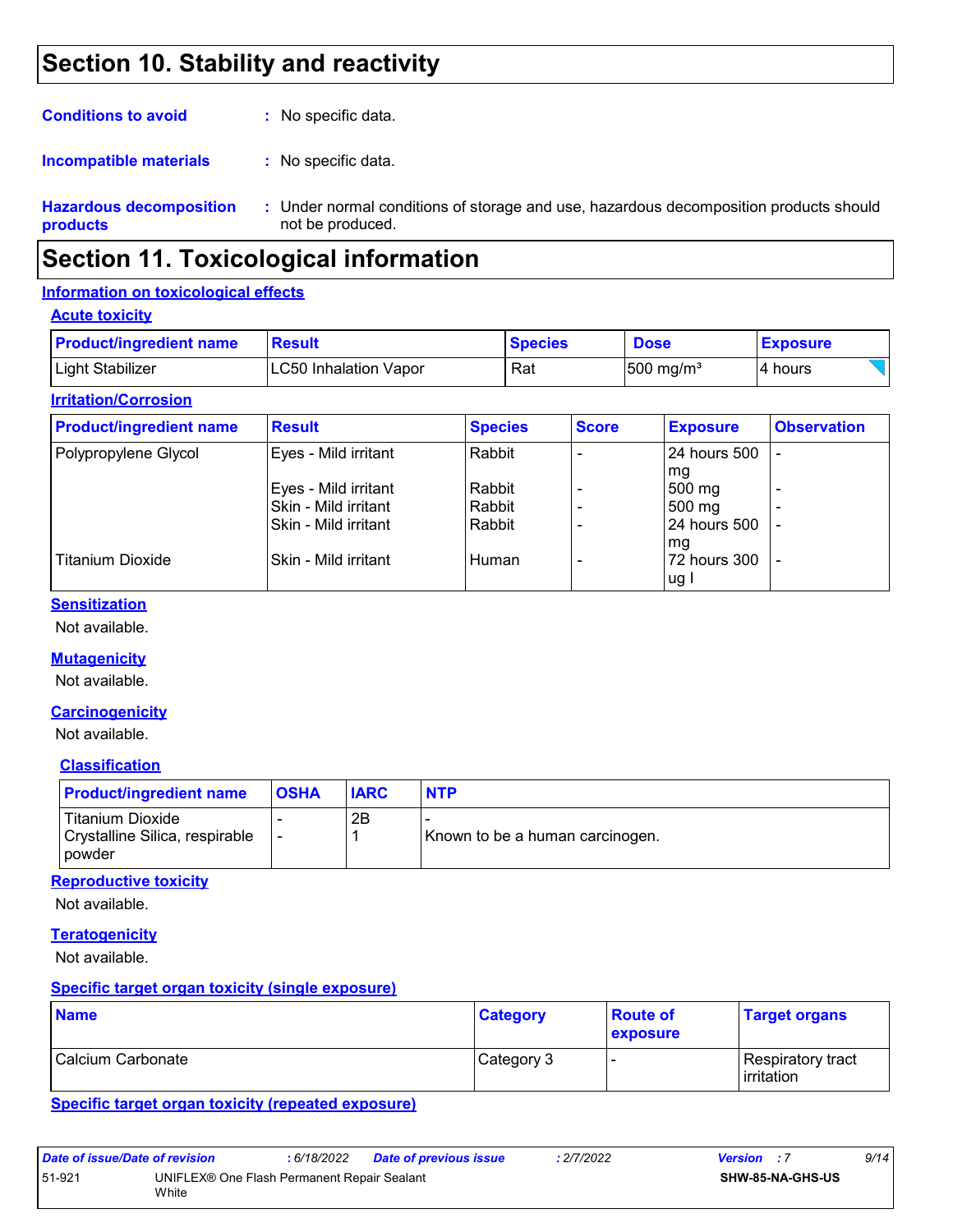# **Section 11. Toxicological information**

| <b>Name</b>                                                          | <b>Category</b>          | <b>Route of</b><br><b>exposure</b> | <b>Target organs</b> |
|----------------------------------------------------------------------|--------------------------|------------------------------------|----------------------|
| Crystalline Silica, respirable powder<br>Dibutylbis(pentadionate)tin | Category 1<br>Category 1 | l inhalation                       | I immune system      |

**Aspiration hazard**

Not available.

| <b>Information on the likely</b><br>routes of exposure | : Not available.                                                                                                                                                        |
|--------------------------------------------------------|-------------------------------------------------------------------------------------------------------------------------------------------------------------------------|
| <b>Potential acute health effects</b>                  |                                                                                                                                                                         |
| <b>Eye contact</b>                                     | : Causes serious eye irritation.                                                                                                                                        |
| <b>Inhalation</b>                                      | : May cause respiratory irritation.                                                                                                                                     |
| <b>Skin contact</b>                                    | : Causes skin irritation.                                                                                                                                               |
| <b>Ingestion</b>                                       | : No known significant effects or critical hazards.                                                                                                                     |
|                                                        | <b>Symptoms related to the physical, chemical and toxicological characteristics</b>                                                                                     |
| <b>Eye contact</b>                                     | : Adverse symptoms may include the following:<br>pain or irritation<br>watering<br>redness                                                                              |
| <b>Inhalation</b>                                      | : Adverse symptoms may include the following:<br>respiratory tract irritation<br>coughing<br>reduced fetal weight<br>increase in fetal deaths<br>skeletal malformations |
| <b>Skin contact</b>                                    | : Adverse symptoms may include the following:<br>irritation<br>redness<br>reduced fetal weight<br>increase in fetal deaths<br>skeletal malformations                    |
| <b>Ingestion</b>                                       | : Adverse symptoms may include the following:<br>reduced fetal weight<br>increase in fetal deaths<br>skeletal malformations                                             |
|                                                        | Delayed and immediate effects and also chronic effects from short and long term exposure                                                                                |
| <b>Short term exposure</b>                             |                                                                                                                                                                         |
| <b>Potential immediate</b><br>effects                  | : Not available.                                                                                                                                                        |
| <b>Potential delayed effects</b>                       | : Not available.                                                                                                                                                        |
| <b>Long term exposure</b>                              |                                                                                                                                                                         |
| <b>Potential immediate</b><br>effects                  | : Not available.                                                                                                                                                        |
| <b>Potential delayed effects</b>                       | : Not available.                                                                                                                                                        |
| <b>Potential chronic health effects</b>                |                                                                                                                                                                         |
| Not available.                                         |                                                                                                                                                                         |
| <b>General</b>                                         | : No known significant effects or critical hazards.                                                                                                                     |

| Date of issue/Date of revision |                                                      | : 6/18/2022 | <b>Date of previous issue</b> | : 2/7/2022 | <b>Version</b> : 7      |  | 10/14 |
|--------------------------------|------------------------------------------------------|-------------|-------------------------------|------------|-------------------------|--|-------|
| 51-921                         | UNIFLEX® One Flash Permanent Repair Sealant<br>White |             |                               |            | <b>SHW-85-NA-GHS-US</b> |  |       |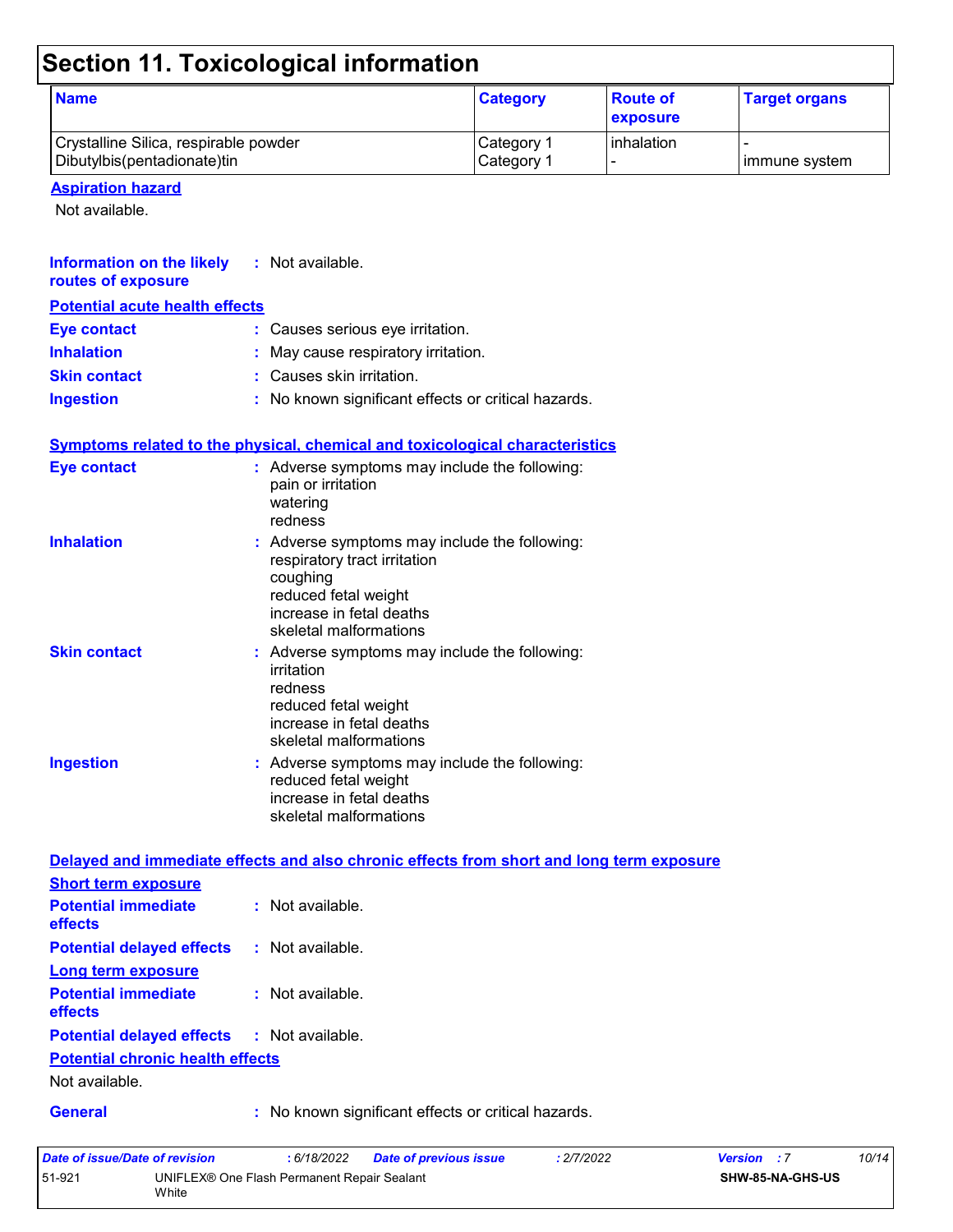# **Section 11. Toxicological information**

| <b>Carcinogenicity</b>       | : May cause cancer. Risk of cancer depends on duration and level of exposure. |
|------------------------------|-------------------------------------------------------------------------------|
| <b>Mutagenicity</b>          | : No known significant effects or critical hazards.                           |
| <b>Teratogenicity</b>        | : May damage the unborn child.                                                |
| <b>Developmental effects</b> | : No known significant effects or critical hazards.                           |
| <b>Fertility effects</b>     | : May damage fertility.                                                       |
|                              |                                                                               |

**Numerical measures of toxicity** Not available. **Acute toxicity estimates**

# **Section 12. Ecological information**

#### **Toxicity**

| <b>Product/ingredient name</b> | <b>Result</b>                            | <b>Species</b>                | <b>Exposure</b> |
|--------------------------------|------------------------------------------|-------------------------------|-----------------|
| Polypropylene Glycol           | Acute LC50 650000 ug/l Marine water      | Fish - Menidia beryllina      | 96 hours        |
| Titanium Dioxide               | Acute LC50 $>$ 1000000 µg/l Marine water | TFish - Fundulus heteroclitus | 96 hours        |

#### **Persistence and degradability**

Not available.

#### **Bioaccumulative potential**

Not available.

#### **Mobility in soil**

**Soil/water partition coefficient (Koc) :** Not available.

**Other adverse effects :** No known significant effects or critical hazards.

### **Section 13. Disposal considerations**

The generation of waste should be avoided or minimized wherever possible. Disposal of this product, solutions and any by-products should at all times comply with the requirements of environmental protection and waste disposal legislation and any regional local authority requirements. Dispose of surplus and non-recyclable products via a licensed waste disposal contractor. Waste should not be disposed of untreated to the sewer unless fully compliant with the requirements of all authorities with jurisdiction. Waste packaging should be recycled. Incineration or landfill should only be considered when recycling is not feasible. This material and its container must be disposed of in a safe way. Care should be taken when handling emptied containers that have not been cleaned or rinsed out. Empty containers or liners may retain some product residues. Avoid dispersal of spilled material and runoff and contact with soil, waterways, drains and sewers. **Disposal methods :**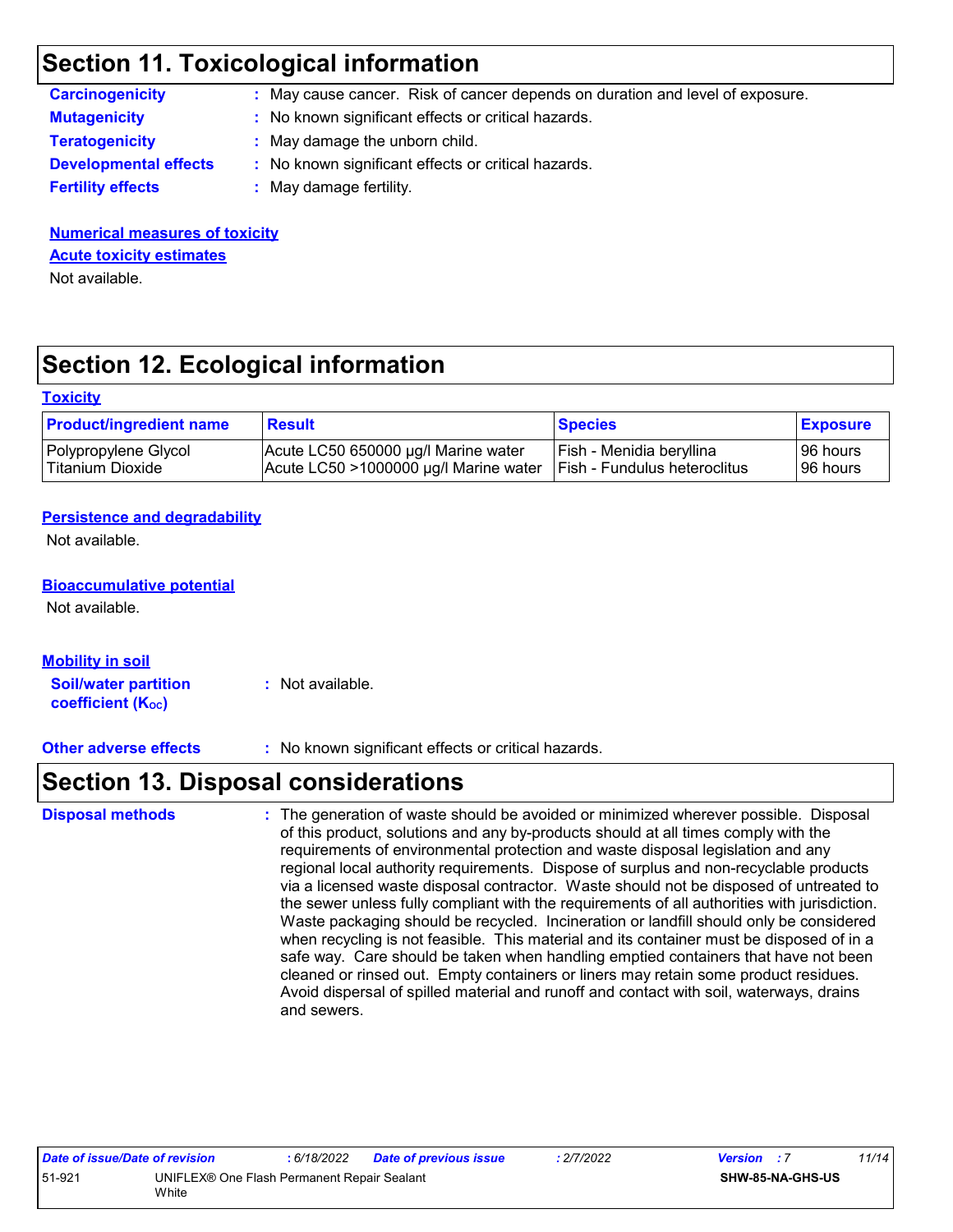# **Section 14. Transport information**

|                                                          | <b>DOT</b><br><b>Classification</b> | <b>TDG</b><br><b>Classification</b>                                                                                                                                                                                                                                                                                                                                                                                                                                                                                                                                                                                                                                                 | <b>Mexico</b><br><b>Classification</b> | <b>IATA</b>    | <b>IMDG</b>    |
|----------------------------------------------------------|-------------------------------------|-------------------------------------------------------------------------------------------------------------------------------------------------------------------------------------------------------------------------------------------------------------------------------------------------------------------------------------------------------------------------------------------------------------------------------------------------------------------------------------------------------------------------------------------------------------------------------------------------------------------------------------------------------------------------------------|----------------------------------------|----------------|----------------|
| <b>UN number</b>                                         | Not regulated.                      | Not regulated.                                                                                                                                                                                                                                                                                                                                                                                                                                                                                                                                                                                                                                                                      | Not regulated.                         | Not regulated. | Not regulated. |
| <b>UN proper</b><br>shipping name                        |                                     |                                                                                                                                                                                                                                                                                                                                                                                                                                                                                                                                                                                                                                                                                     |                                        |                |                |
| <b>Transport</b><br>hazard class(es)                     |                                     |                                                                                                                                                                                                                                                                                                                                                                                                                                                                                                                                                                                                                                                                                     |                                        |                |                |
| <b>Packing group</b>                                     |                                     |                                                                                                                                                                                                                                                                                                                                                                                                                                                                                                                                                                                                                                                                                     |                                        |                |                |
| <b>Environmental</b><br>hazards                          | No.                                 | No.                                                                                                                                                                                                                                                                                                                                                                                                                                                                                                                                                                                                                                                                                 | No.                                    | No.            | No.            |
| <b>Additional</b><br><b>information</b>                  |                                     |                                                                                                                                                                                                                                                                                                                                                                                                                                                                                                                                                                                                                                                                                     |                                        |                |                |
| <b>Special precautions for user :</b>                    |                                     | Multi-modal shipping descriptions are provided for informational purposes and do not<br>consider container sizes. The presence of a shipping description for a particular<br>mode of transport (sea, air, etc.), does not indicate that the product is packaged<br>suitably for that mode of transport. All packaging must be reviewed for suitability<br>prior to shipment, and compliance with the applicable regulations is the sole<br>responsibility of the person offering the product for transport. People loading and<br>unloading dangerous goods must be trained on all of the risks deriving from the<br>substances and on all actions in case of emergency situations. |                                        |                |                |
| <b>Transport in bulk according</b><br>to IMO instruments | : Not available.                    |                                                                                                                                                                                                                                                                                                                                                                                                                                                                                                                                                                                                                                                                                     |                                        |                |                |
|                                                          |                                     | <b>Proper shipping name</b>                                                                                                                                                                                                                                                                                                                                                                                                                                                                                                                                                                                                                                                         | : Not available.                       |                |                |

# **Section 15. Regulatory information**

#### **SARA 313**

SARA 313 (40 CFR 372.45) supplier notification can be found on the Environmental Data Sheet.

#### **California Prop. 65**

WARNING: This product contains chemicals known to the State of California to cause cancer and birth defects or other reproductive harm.

| <b>International requlations</b> |                                                                                                                                                                                                                                                                                                                                                                                                                                                                                              |
|----------------------------------|----------------------------------------------------------------------------------------------------------------------------------------------------------------------------------------------------------------------------------------------------------------------------------------------------------------------------------------------------------------------------------------------------------------------------------------------------------------------------------------------|
| <b>International lists</b>       | <b>Australia inventory (AIIC): Not determined.</b><br>China inventory (IECSC): Not determined.<br>Japan inventory (CSCL): Not determined.<br>Japan inventory (ISHL): Not determined.<br>Korea inventory (KECI): Not determined.<br>New Zealand Inventory of Chemicals (NZIoC): Not determined.<br>Philippines inventory (PICCS): Not determined.<br>Taiwan Chemical Substances Inventory (TCSI): Not determined.<br>Thailand inventory: Not determined.<br>Turkey inventory: Not determined. |
|                                  |                                                                                                                                                                                                                                                                                                                                                                                                                                                                                              |

| Date of issue/Date of revision |                                                      | : 6/18/2022 | <b>Date of previous issue</b> | .2/7/2022 | <b>Version</b> : 7      |  | 12/14 |
|--------------------------------|------------------------------------------------------|-------------|-------------------------------|-----------|-------------------------|--|-------|
| 51-921                         | UNIFLEX® One Flash Permanent Repair Sealant<br>White |             |                               |           | <b>SHW-85-NA-GHS-US</b> |  |       |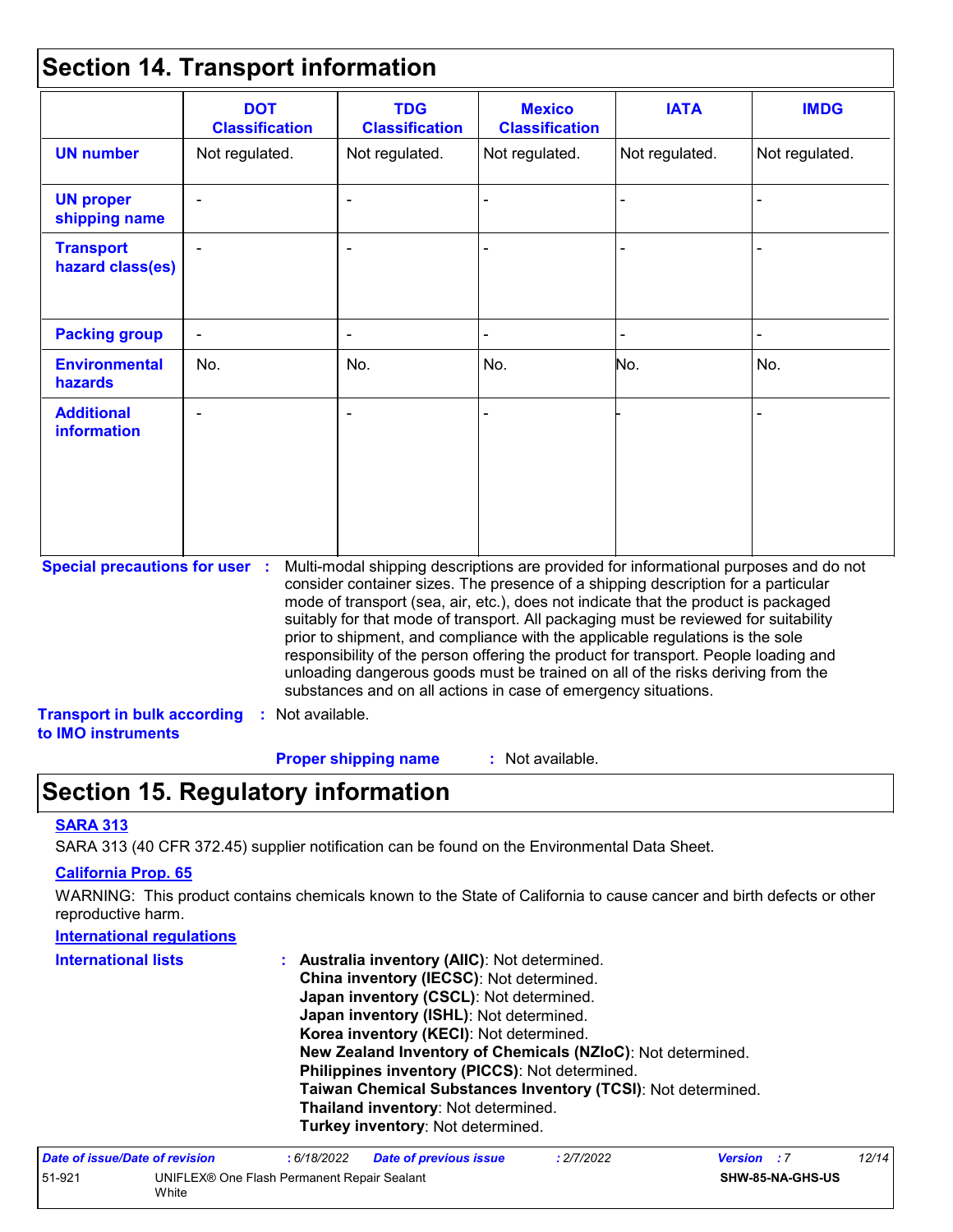### **Section 15. Regulatory information**

**Vietnam inventory**: Not determined.

## **Section 16. Other information**





**The customer is responsible for determining the PPE code for this material. For more information on HMIS® Personal Protective Equipment (PPE) codes, consult the HMIS® Implementation Manual.**

**Caution: HMIS® ratings are based on a 0-4 rating scale, with 0 representing minimal hazards or risks, and 4 representing significant hazards or risks. Although HMIS® ratings and the associated label are not required on SDSs or products leaving a facility under 29 CFR 1910.1200, the preparer may choose to provide them. HMIS® ratings are to be used with a fully implemented HMIS® program. HMIS® is a registered trademark and service mark of the American Coatings Association, Inc.**

#### **Procedure used to derive the classification**

| <b>Classification</b>                                                                                                                                                                                                                                                        | <b>Justification</b>                                                                                       |
|------------------------------------------------------------------------------------------------------------------------------------------------------------------------------------------------------------------------------------------------------------------------------|------------------------------------------------------------------------------------------------------------|
| SKIN CORROSION/IRRITATION - Category 2<br>SERIOUS EYE DAMAGE/ EYE IRRITATION - Category 2A<br><b>CARCINOGENICITY - Category 1A</b><br>TOXIC TO REPRODUCTION - Category 1B<br>SPECIFIC TARGET ORGAN TOXICITY (SINGLE EXPOSURE) (Respiratory tract<br>irritation) - Category 3 | Calculation method<br>Calculation method<br>Calculation method<br>Calculation method<br>Calculation method |
| <b>History</b>                                                                                                                                                                                                                                                               |                                                                                                            |

| Date of printing                  | : 6/18/2022                                                                                                                                                                                                                                                                                                                                                                                                                                                                                                                                                                                                           |
|-----------------------------------|-----------------------------------------------------------------------------------------------------------------------------------------------------------------------------------------------------------------------------------------------------------------------------------------------------------------------------------------------------------------------------------------------------------------------------------------------------------------------------------------------------------------------------------------------------------------------------------------------------------------------|
| Date of issue/Date of<br>revision | : 6/18/2022                                                                                                                                                                                                                                                                                                                                                                                                                                                                                                                                                                                                           |
| Date of previous issue            | : 2/7/2022                                                                                                                                                                                                                                                                                                                                                                                                                                                                                                                                                                                                            |
| <b>Version</b>                    | :7                                                                                                                                                                                                                                                                                                                                                                                                                                                                                                                                                                                                                    |
| <b>Key to abbreviations</b>       | $\therefore$ ATE = Acute Toxicity Estimate<br>BCF = Bioconcentration Factor<br>GHS = Globally Harmonized System of Classification and Labelling of Chemicals<br>IATA = International Air Transport Association<br>IBC = Intermediate Bulk Container<br><b>IMDG = International Maritime Dangerous Goods</b><br>LogPow = logarithm of the octanol/water partition coefficient<br>MARPOL = International Convention for the Prevention of Pollution From Ships, 1973<br>as modified by the Protocol of 1978. ("Marpol" = marine pollution)<br>$N/A = Not available$<br>SGG = Segregation Group<br>$UN = United Nations$ |

**Indicates information that has changed from previously issued version.**

#### **Notice to reader**

**It is recommended that each customer or recipient of this Safety Data Sheet (SDS) study it carefully and consult resources, as necessary or appropriate, to become aware of and understand the data contained in this SDS and any hazards associated with the product. This information is provided in good faith and believed to be accurate as of the effective date herein. However, no warranty, express or implied, is given. The information presented here applies only to the product as shipped. The addition of any material can change the composition, hazards and risks of the product. Products shall not be repackaged, modified, or tinted except as specifically instructed by the manufacturer, including but not limited to the incorporation of products not specified by the manufacturer, or the use or addition of products in proportions not specified by the manufacturer. Regulatory requirements** 

| Date of issue/Date of revision |                                                      | : 6/18/2022 | <b>Date of previous issue</b> | : 2/7/2022 | <b>Version</b> : 7      | 13/14 |  |
|--------------------------------|------------------------------------------------------|-------------|-------------------------------|------------|-------------------------|-------|--|
| 51-921                         | UNIFLEX® One Flash Permanent Repair Sealant<br>White |             |                               |            | <b>SHW-85-NA-GHS-US</b> |       |  |